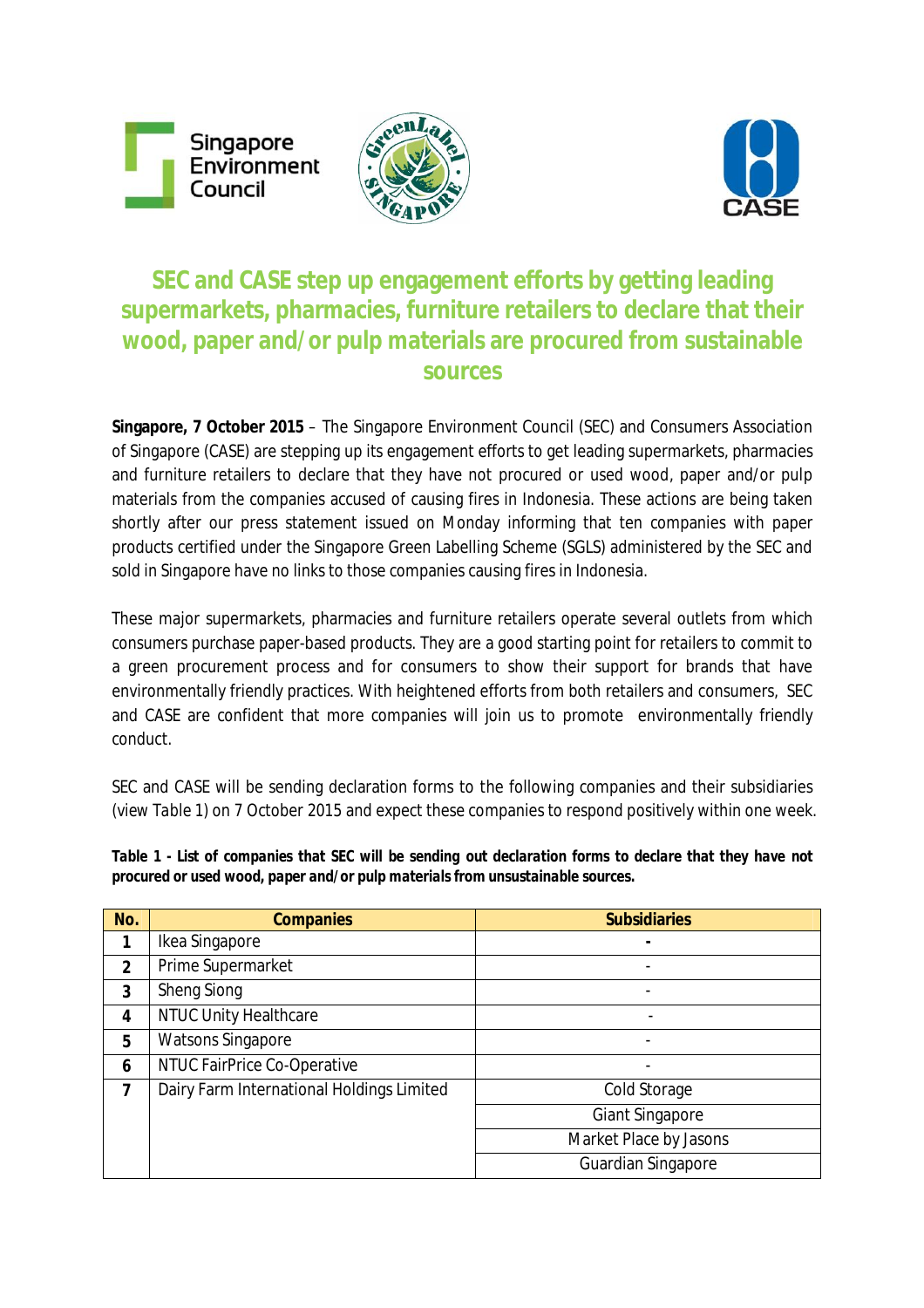To-date, 12 companies out of the listed 17 have signed and returned the declaration forms to SEC. For the rest of the five companies that did not submit a valid declaration form, SEC will institute temporary restriction on the use of the Green Label granted to the companies pending further investigations. Please refer to the Annex for the updated list of companies which have signed the declaration forms.

Should any of the listed companies which have signed up for the Singapore Green Labelling Scheme (SGLS) become involved in the purchasing or sourcing of wood, paper and/or pulp products from those suspected to be responsible for the haze pollution, they are bound by the declaration to inform the SEC of their activities and will be promptly removed from the list.

SEC and CASE encourage other companies which wish to participate in the SGLS to contact SEC soonest for certification that their products are from sustainable sources.

#### **For media queries, please contact:**

Singapore Environment Council Mr Edwin Seah Executive Director edwin.seah@sec.org.sg 6433 5380 / 9847 1045

Ms Serene Choo Executive (Communications) serene.choo@sec.org.sg 6433 5376 / 8220 4408

Consumers Association of Singapore Mr Seah Seng Choon Ms Goh Xin Ying seahsc@case.org.sg xinying.goh@case.org.sg 6461 1813 / 9821 6151 6461 1824

Executive Director **Senior Executive, Marketing & Communications** Senior Executive, Marketing & Communications

Mr Nicholas Lim Executive, Marketing & Communications nicholas.lim@case.org.sg 6461 1840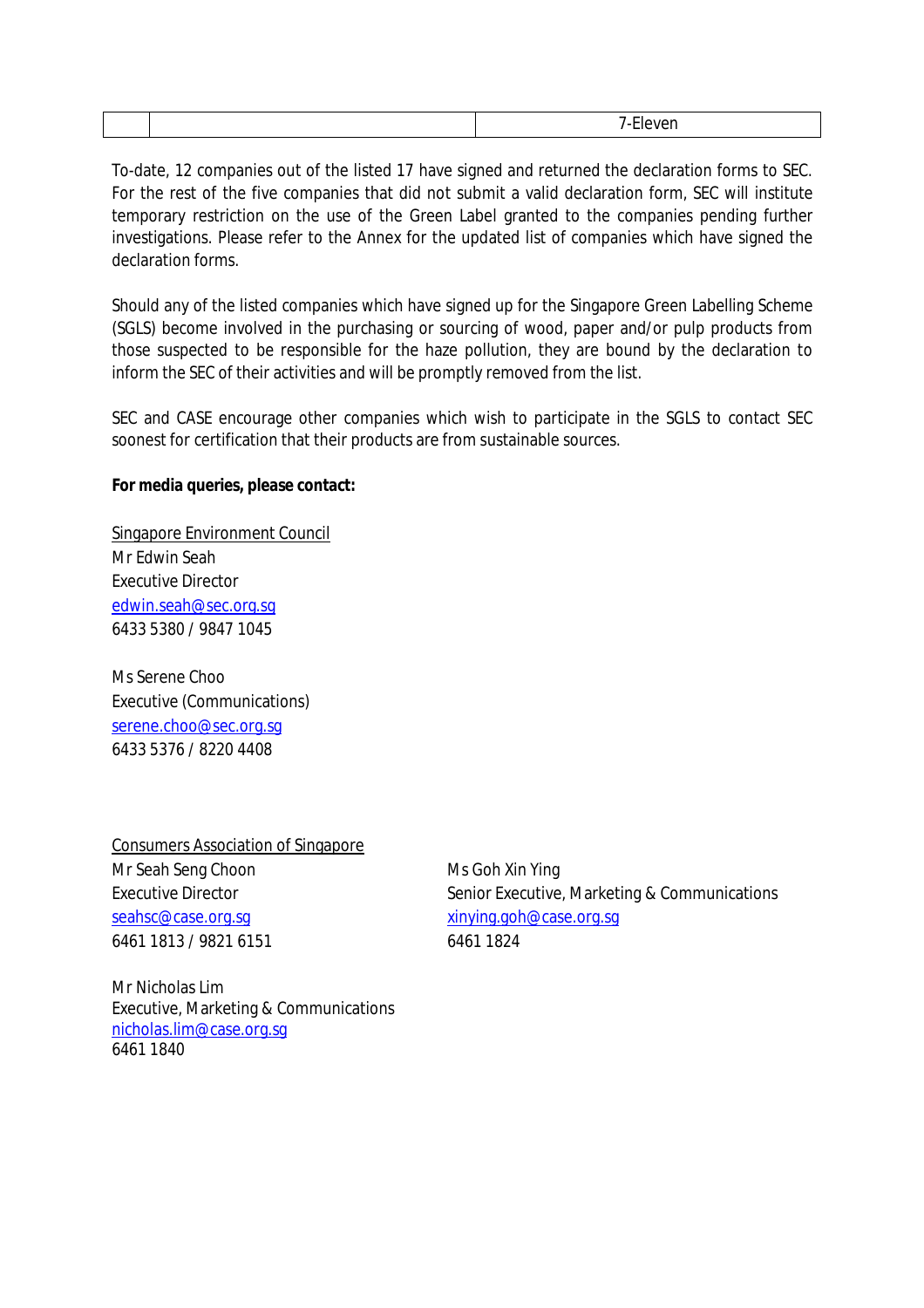**Annex : List of companies that have declared that they have not procured or used wood, paper and/or pulp materials from unsustainable sources**

| <b>No</b>      | <b>Company</b>                                    | <b>Brand</b>                                                                                                          | <b>Description</b>                                                                             |
|----------------|---------------------------------------------------|-----------------------------------------------------------------------------------------------------------------------|------------------------------------------------------------------------------------------------|
| $\mathbf 1$    | <b>Sunlight Paper</b><br><b>Products Pte Ltd</b>  | SUNLIGHT - JRC-001                                                                                                    | 2 PLY TOILET PAPER A GRADE PURE<br><b>WHITE</b>                                                |
|                |                                                   | SUNLIGHT - PHT-001                                                                                                    | <b>1 PLY TOWELLING PAPER</b>                                                                   |
| $\overline{2}$ | Taisin Paper (S) Pte<br>Ltd                       | <b>HYGIENE PAPER</b>                                                                                                  | TOILET PAPER / JUMBO TOILET ROLL /<br>HAND TOWEL /FACIAL TISSUE / NAPKIN<br>PAPER / SERVIETTES |
| $\overline{3}$ | Kimberly-Clark<br>Products (M) Sdn Bhd            | <b>SCOTT/TOILET PAPER</b>                                                                                             | <b>RECYCLE PAPER USED.</b><br><b>CONSERVATION OF NATURAL</b><br><b>RESOURCES</b>               |
|                |                                                   | <b>SCOTT/PAPER TOWEL</b>                                                                                              | <b>RECYCLE PAPER USED.</b><br><b>CONSERVATION OF NATURAL</b><br><b>RESOURCES</b>               |
| 4              | <b>Fudak Sendirian</b><br><b>Berhad</b>           | <b>JRT JUMBO ROLL TISSUE</b>                                                                                          | <b>JUMBO ROLL TISSUE</b>                                                                       |
| 5              | Spot-On Hygiene Pte<br>Ltd                        | SPOT-ON-HYGIENE                                                                                                       | JUMBO ROLL TISSUE, MINI ROLL<br>TISSUE, M-FOLD TISSUE, HAND ROLL<br><b>TOWEL TISSUE</b>        |
| 6              | RJ Paper Pte Ltd                                  | <b>EXEL RANGE</b>                                                                                                     | PRINTING PAPER/51% RECYCLED, FSC<br>- CERTIFIED                                                |
|                |                                                   | <b>ENVIRO WOVE</b>                                                                                                    | PRINTING PAPER/100% RECYCLED,<br><b>FSC - CERTIFIED</b>                                        |
| $\overline{7}$ | UPM (China) Co Ltd                                | <b>UPM YES SILVER</b><br><b>MULTIFUNCTION PAPER</b><br>(70/75/80gsm)                                                  | WOOD FREE UNCOATED COPY /<br><b>OFFICE PAPER</b>                                               |
|                |                                                   | <b>UPM OFFICE</b><br><b>MULTIFUNCTION PAPER</b><br>(70/75/80gsm)                                                      | WOOD FREE UNCOATED COPY /<br><b>OFFICE PAPER</b>                                               |
| 8              | Fuji Xerox Singapore<br>Pte Ltd                   | <b>FUJI XEROX</b>                                                                                                     | BUSINESS+/PERFORMER+                                                                           |
| 9              | <b>April Fine Paper</b><br><b>Trading Pte Ltd</b> | <b>PAPERONE™ DIGITAL</b>                                                                                              | 100gsm PRINTING PAPER                                                                          |
|                |                                                   | <b>PAPERONE™ ALL</b><br><b>PURPOSE</b>                                                                                | 80gsm PRINTING PAPER                                                                           |
|                |                                                   | <b>PAPERONE™ COPIER</b>                                                                                               | 70gsm PRINTING PAPER                                                                           |
| 10             | Canon Singapore Pte<br>Ltd                        | <b>CANON BUSINESS HIGH</b><br><b>GRADE PAPER / CANON</b><br><b>OFFICE PAPER / CANON</b><br><b>MULTI-PURPOSE PAPER</b> | COPIER PAPER (70/80 GSM)                                                                       |
| 11             | Mukim Fine Papers Pte<br>Ltd                      | <b>TAURO UNCOATED</b><br><b>PAPER</b>                                                                                 | UNCOATED PAPER                                                                                 |
| 12             | <b>Tipex Pte Ltd</b>                              | <b>GOODLIFE</b>                                                                                                       | <b>TOILET ROLL - 100% RECYCLE</b>                                                              |
|                |                                                   | <b>BEAUTEX</b>                                                                                                        | <b>TOILET ROLL - 100% RECYCLE</b>                                                              |